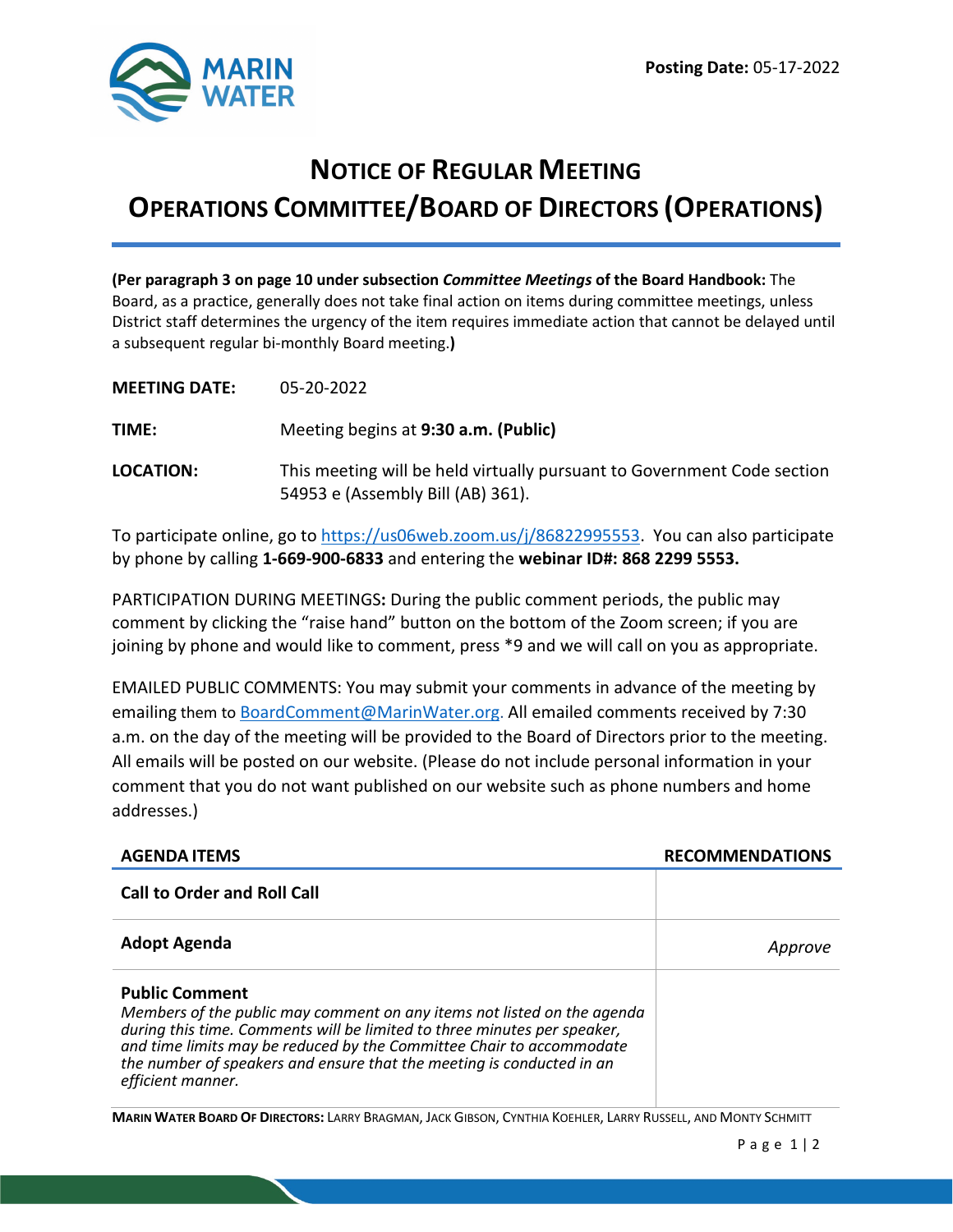#### **AGENDA ITEMS RECOMMENDATIONS**

| Calendar                                                                                                                              |                    |
|---------------------------------------------------------------------------------------------------------------------------------------|--------------------|
| Minutes of the Operations Committee/Board of Directors<br>1.<br>(Operations) Meeting of April 15, 2022<br>(Approximate time 1 minute) | Approve            |
| AMI Update<br>(Approximate time 30 minutes)                                                                                           | <i>Information</i> |
| Adjournment (10:01 a.m. - Time Approximate)                                                                                           |                    |

### **ADA NOTICE AND HEARING IMPAIRED PROVISIONS:**

In accordance with the Americans with Disabilities Act (ADA) and California Law, it is Marin Water's policy to offer its public programs, services, and meetings in a manner that is readily accessible to everyone, including those with disabilities. If you are a person with a disability and require a copy of a public hearing notice, an agenda, and/or agenda packet in an appropriate alternative format, or if you require other accommodations, please contact Board Secretary Terrie Gillen at 415.945.1448, at least two days in advance of the meeting. Advance notification will enable the Marin Water to make reasonable arrangements to ensure accessibility.

## AGENDAS ARE AVAILABLE FOR REVIEW AT THE CIVIC CENTER LIBRARY, CORTE MADERA LIBRARY, FAIRFAX LIBRARY, MILL VALLEY LIBRARY, MARIN WATER OFFICE, AND ON THE MARIN WATER WEBSITE (MARINWATER.ORG)

#### **FUTURE BOARD MEETING:**

- Tuesday, May 24, 2022 Board of Directors' Special Meeting (Strategic Water Supply Assessment Working Session III) 5:00 p.m.
- Wednesday, May 25, 2022 Communications & Water Efficiency Committee/Board of Directors' (Communications & Water Efficiency) Special Meeting 9:30 a.m.
- Thursday, May 26, 2022 Finance & Administration Committee/Board of Directors (Finance & Administration) Meeting 9:30 a.m.

 $\Lambda$ aule-tassen Board Secretary New York 2014 1996 and Secretary

Page 2 | 2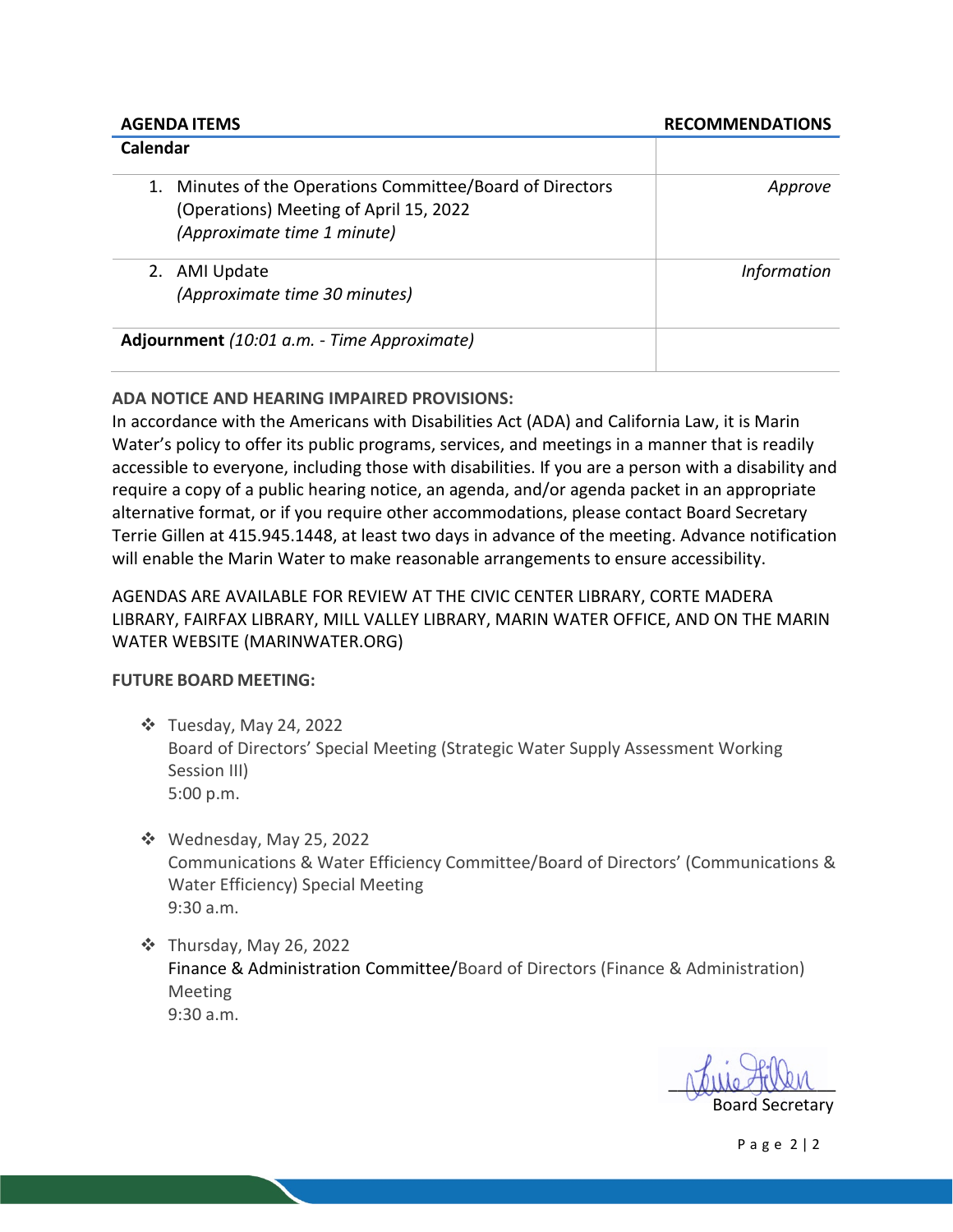

**Item Number:** 01 **Meeting Date:** 05-20-2022 **Meeting:** Operations Committee/Board of Directors (Operations)

## Approval Item

### **TITLE**

Minutes of the Operations Committee/Board of Directors (Operations) Meeting of April 15, 2022

#### **RECOMMENDATION**

Approve the adoption of the minutes

#### **SUMMARY**

On April 15, 2022, the Operations Committee/Board of Directors (Operations) held its regular monthly meeting. The minutes of the meeting are attached.

#### **DISCUSSION**

None

#### **FISCAL IMPACT**

None

#### **ATTACHMENT(S)**

1. Minutes of the Operations Committee/Board of Directors (Operations) Meeting of April 15, 2022

| <b>DEPARTMENT OR DIVISION</b>                                   | <b>DIVISION MANAGER</b> | <b>APPROVED</b>       |
|-----------------------------------------------------------------|-------------------------|-----------------------|
| <b>Communications &amp; Public</b><br><b>Affairs Department</b> |                         |                       |
|                                                                 | <b>Terrie Gillen</b>    | <b>Ben Horenstein</b> |

**Board Secretary**

**General Manager**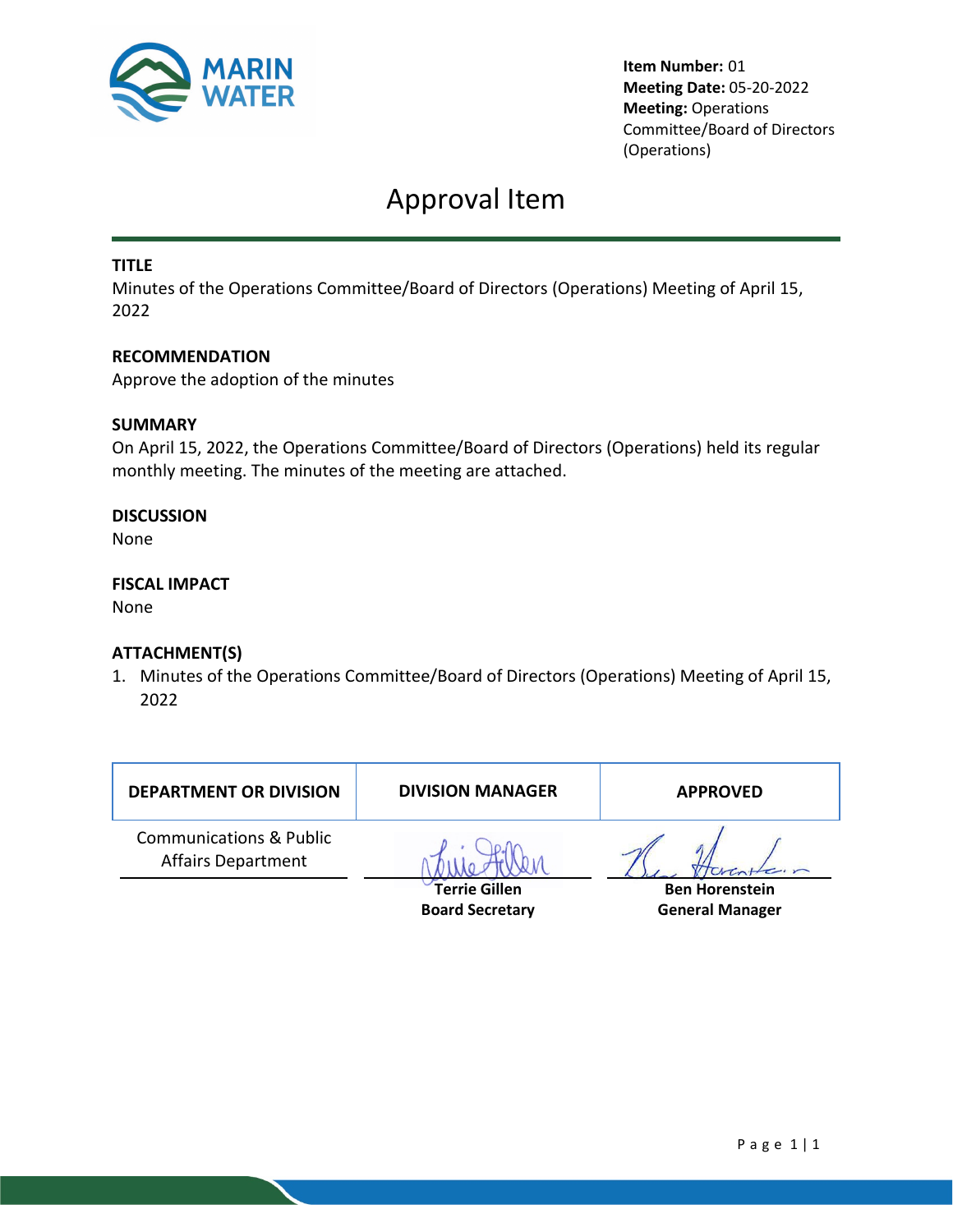#### **MARIN MUNICIPAL WATER DISTRICT OPERATIONS COMMITTEE /BOARD OF DIRECTORS (OPERATIONS) MEETING**

#### **MINUTES**

#### **Friday, April 15, 2022**

#### **Via teleconference**

(In accordance with Assembly Bill 361)

- **DIRECTORS PRESENT:** Larry Bragman, Jack Gibson, Cynthia Koehler, Monty Schmitt, and Larry Russell
- **DIRECTORS ABSENT:** None
- **CALL TO ORDER:** Chair Russell called the meeting to order at 9:30 a.m.

#### **ADOPT AGENDA:**

On motion made by Director Gibson and seconded by Director Bragman, the board adopted the agenda. The board took the following roll call vote:

Ayes: Directors Bragman, Gibson, Koehler, Schmitt, and Russell Noes: None

There were no public comments on the adoption of the agenda.

#### **PUBLIC COMMENT**

There were no public comments.

#### **CALENDAR ITEMS:**

## **Item 1 Minutes of the Operations Committee/Board of Directors (Operations) Meeting of March 11, 2022**

On motion made by Director Gibson and seconded by Director Bragman, the board approved the minutes by the following roll call vote:

Ayes: Directors Bragman, Gibson, Koehler, Schmitt, and Russell Noes: None

There were no public comments.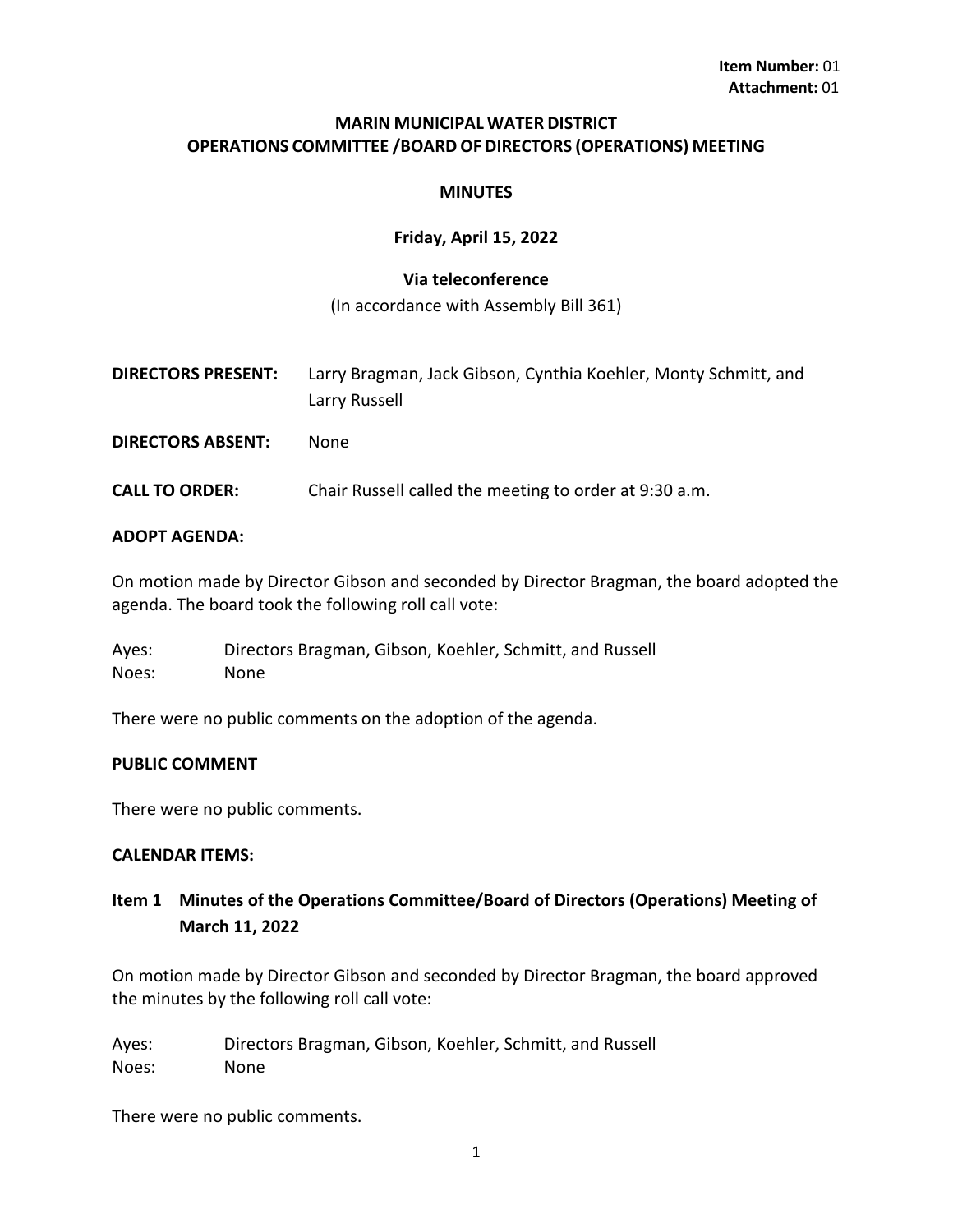## **Item 2 Consider Funding Opportunities: Water Infrastructure Finance and Innovation Act (WIFIA) Loan, Department of Water Resources Grant, and State Funding Appropriation**

Grant Program Coordinator, Matt Sagues, brought this item before the Operations Committee highlighting funding the District could receive through the WIFIA Loan and the State funding sources for the Pine Mountain Tunnel Tank Replacement Project. There was also a report on the Department of Water Resources grant for the Intertie Project and explanation of how staff is working with the Department to recast the focus of the grant to cover costs associated with the environmental review work on the propose Intertie Project and the strategic Water Supply Assessment.

There were no public comments.

Director Bragman moved to refer this item to a future board meeting for approval.

## **Item 3 Pine Mountain Tunnel Tanks Replacement Project – Phase I**

Engineering Design Manger, Alex Anaya, reported on the first phase of the Pine Mountain Tunnel Replacement Project, including the scope of work.

There was one (1) public comment.

Director Gibson moved to refer this item to a future board meeting for approval.

## **Item 4 Roads and Trails Maintenance Contract**

Watershed Resources Manager, Shaun Horne, reported that the District would soon go out with an invitations for bids on this proposed contract for maintenance of the access roads and trails around the watershed.

There was one (1) public comment.

Director Gibson moved to refer this item to a future board meeting for approval.

## **Item 5 Discussion of Water Shortage Emergency Restrictions and Related Conservation Incentives**

Water Efficiency Manager, Carrie Pollard, provided a presentation on the Statewide Drought Executive Order, review of the water shortage emergency restrictions, and review of the Drought Emergency Incentive Offerings.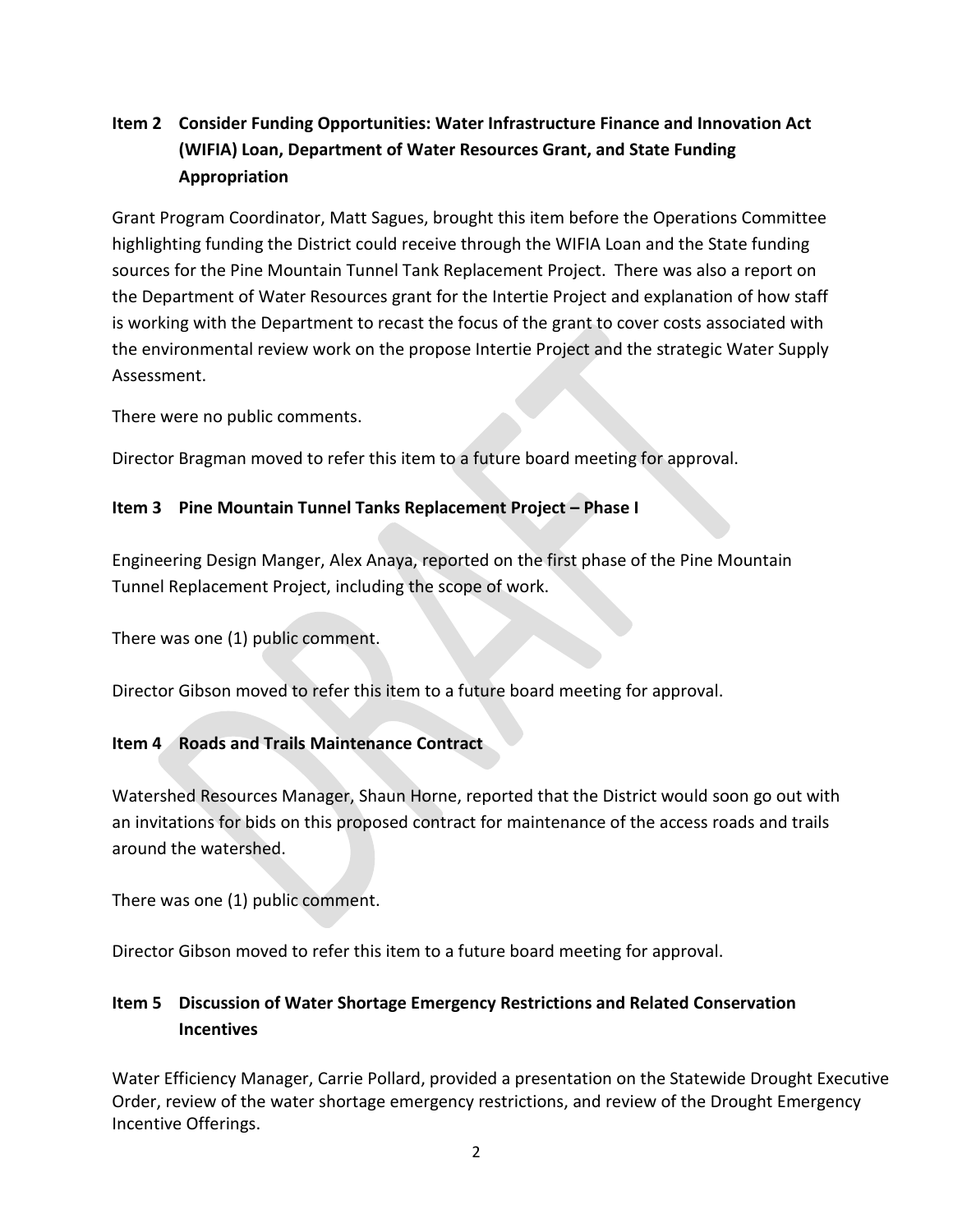There were three (3) public comments, including one from Steve Moore from the Ross Valley Sanitary District.

This was an information item. The board did not take any formal action.

#### **ADJOURNMENT**

There being no further business, the Operations Committee/Board of Directors (Operations) meeting adjourned at 11:37 a.m.

\_\_\_\_\_\_\_\_\_\_\_\_\_\_\_\_\_\_\_\_\_\_\_\_\_ Board Secretary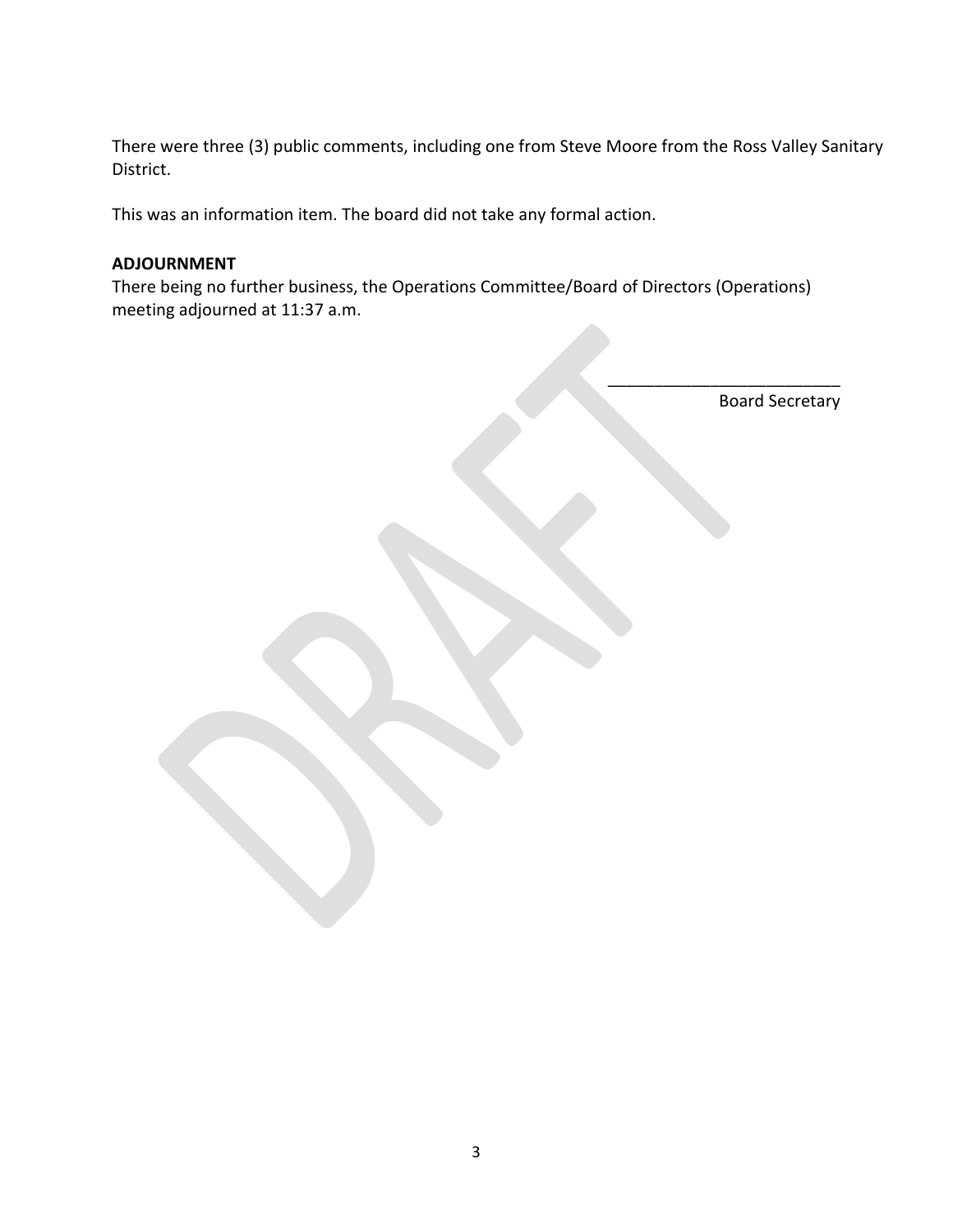

**Item Number:** 02 **Meeting Date:** 05-20-2022 **Meeting:** Operations Committee/Board of Directors (Operations)

# Informational Item

**TO:** Operations Committee/Board of Directors (Operations)

**FROM:** Crystal Yezman, Director of Engineering

**THROUGH:** Ben Horenstein, General Manager

**DIVISION NAME:** Engineering

**ITEM:** AMI Update

#### **SUMMARY**

As part of long term planning efforts for the 10-yr Financial Plan, the District has previously identified the installation of advanced metering infrastructure (AMI) as a priority to improve water efficiency. An AMI system provides many benefits to customers, including customer access to real-time water use data, early leak detection and enhanced water conservation. Staff will give an update on the progress of the AMI Implementation Plan and review future steps towards installation of a system-wide AMI project.

The AMI Implementation Plan will provide a current system assessment, financial analysis, business process impact assessment, and implementation scheduling, with a final report scheduled to be completed in June 2022.

#### **DISCUSSION**

#### **Background:**

Advanced metering infrastructure (AMI) is a combination of hardware, software, and telecommunication network that all work together to read meters and send the data to the District. The District currently uses traditional meter reading practices, meaning that out of the District's 62,620 meters District staff physically read over 55,600 meters every other month. This conventional method provides customers with their water usage six times a year. With AMI, customers will have real-time information about water usage, allowing for enhanced water conservation through empowered monitoring by customers and timely leak detection. Additionally, AMI will also increase billing accuracy and reduce carbon emissions.

Transitioning from traditional meter reading to AMI is a District-wide effort. It requires collaboration between multiple departments such as Customer Service and Billing, Meter Shop,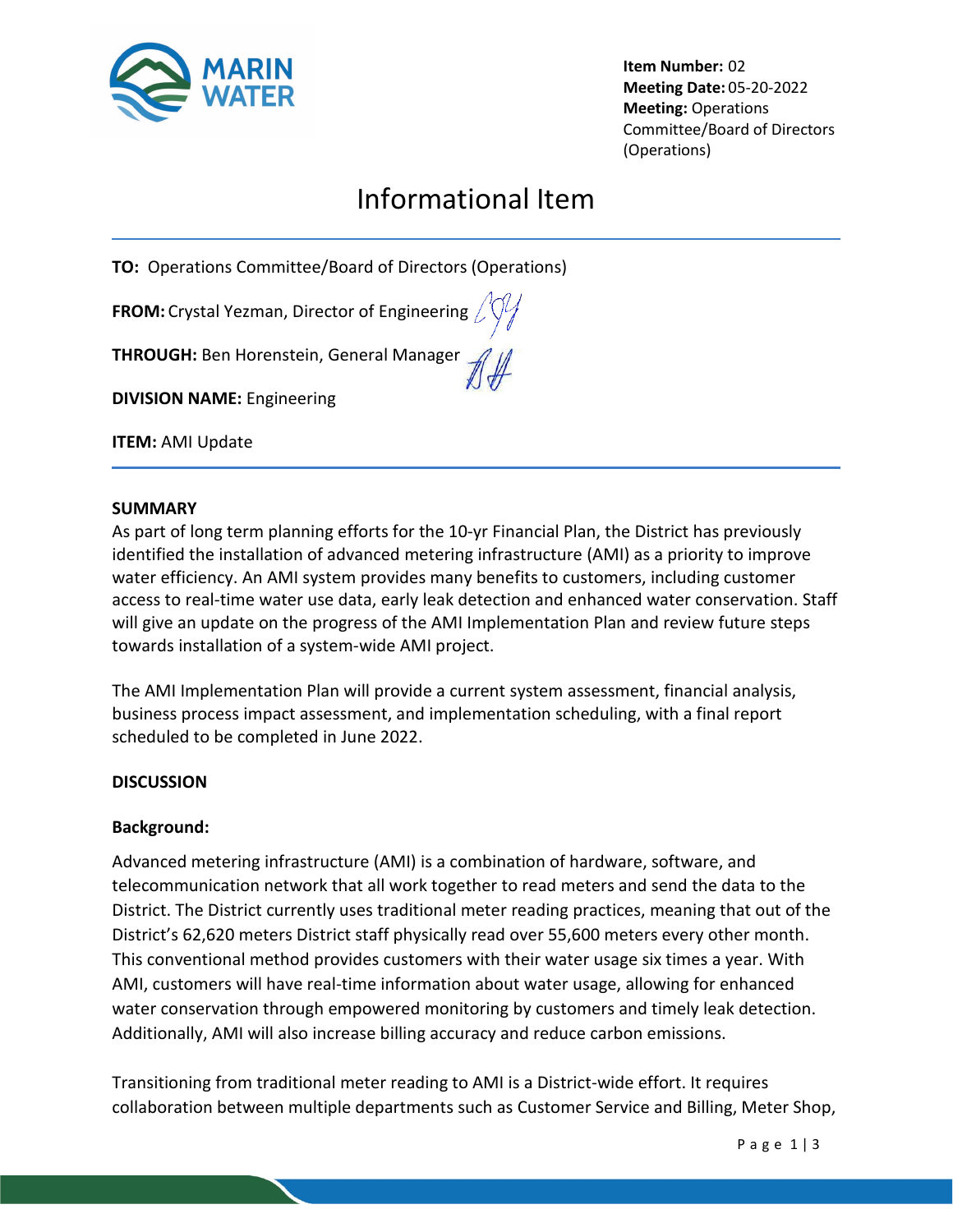Water Efficiency, Operations, and Engineering. These departments have been working together to start the system-wide upgrade to AMI. District Staff determined that a three-phase approach to AMI would benefit the District, allowing Staff to plan, design, and then implement. Specifically, the three phases are:

- Phase One Implementation Plan
- Phase Two Development of Request for Proposals (RFP) and vendor selection
- Phase Three Installation of system-wide AMI

In September 2021, District staff advertised a RFP for support in development of an Implementation Plan for system-wide AMI. The RFP requested a scope of work for three phases; however, phases two and three were optional and not included with the cost to complete phase one. Three firms submitted proposals, and on December 7, 2021, the District entered into an agreement with E Source to develop an AMI Implementation Plan.

#### **Implementation Plan:**

The AMI Implementation Plan will be a roadmap for the District to follow as it transitions to AMI. The implementation plan includes a current system assessment, financial analysis, business process impact assessment, implementation schedule, and a final report. Following is a brief description of each task:

- Current System Assessment Review and meet with staff to discuss the policies and practices involving billing, customer service, meter reading, finance, engineering, operations, conservation, and IT. E Source will host a Technology and State of the Industry Education workshop and assist the District with developing AMI goals and strategies.
- Financial Analysis Develop a cost-benefit analysis for major technology and deployment scenarios that incorporated several variables such as project start date, differential inflation rates, component/labor costs, equipment lives, and deployment timeline. The analysis will calculate cash flow in each year of the planning period, present value, and other measures.
- Business Process Impact Assessment Facilitate business process assessment workshop with the District to identify the meter reading through billing day-to-day business processes that will be affected by the AMI project. This assessment clarifies business objectives and initiates the appropriate business process reengineering activities to prepare the District for AMI.
- Implementation Schedule Develop a full deployment schedule, including creating project control systems, establishing IT interfaces, enhancing field-to-office communications, and redeploying staff. The suggested project schedule will span from the start of procurement through deployment. All AMI elements, such as metering